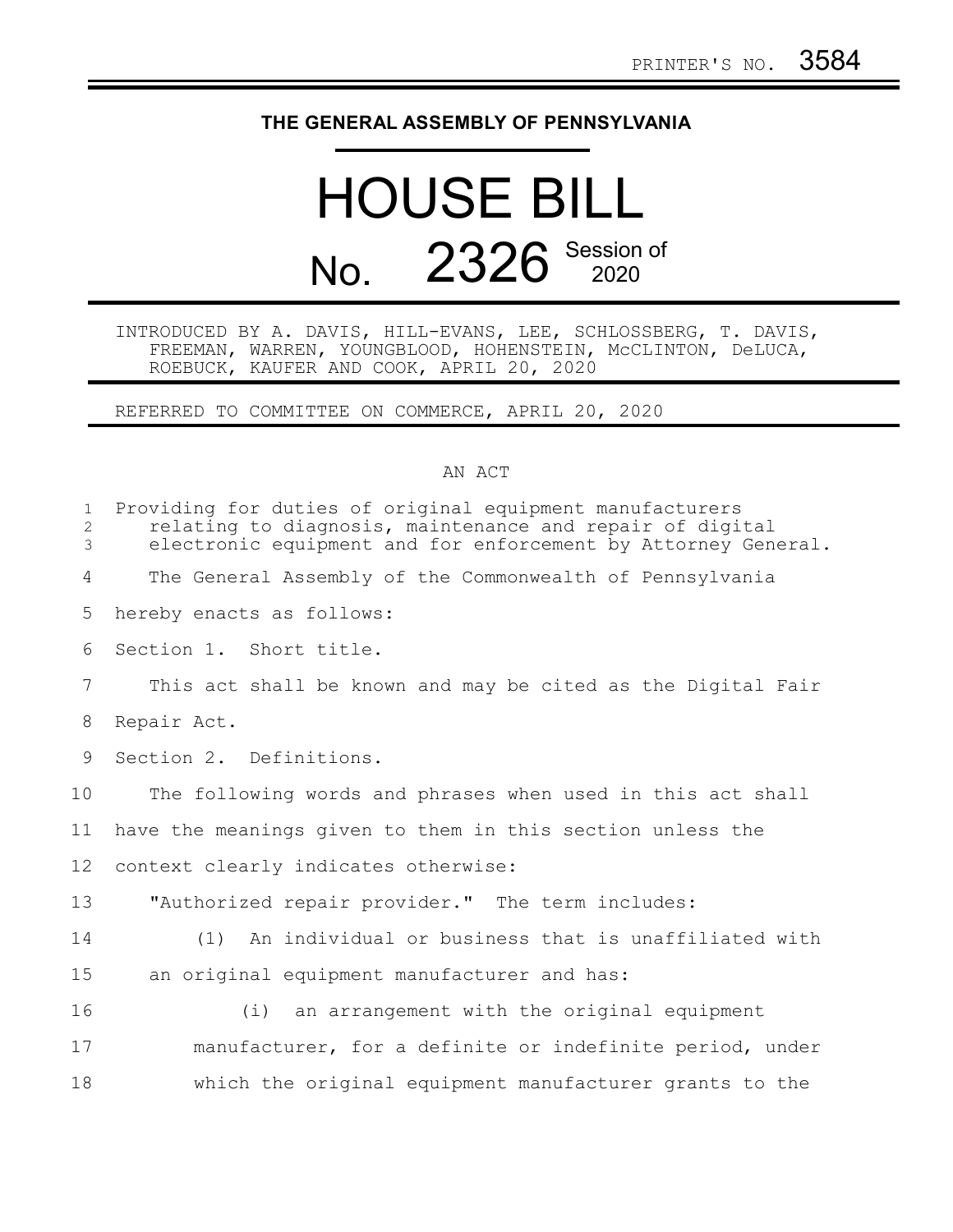individual or business a license to use a trade name, service mark or other proprietary identifier for the purposes of offering the services of diagnosis, maintenance or repair of digital electronic equipment under the name of the original equipment manufacturer; or 1 2 3 4 5

(ii) some other arrangement with the original equipment manufacturer to offer the services under subparagraph (i) on behalf of the original equipment manufacturer. 6 7 8 9

(2) An original equipment manufacturer that offers the services of diagnosis, maintenance or repair of its own digital electronic equipment and does not have an arrangement described under paragraph (1) with an unaffiliated individual or business, with respect to the equipment. 10 11 12 13 14

"Digital electronic equipment." A product that depends for its functioning, in whole or in part, on digital electronics embedded in or attached to the product. 15 16 17

"Documentation." A manual, diagram, reporting output, service code description, schematic diagram or similar kind of information provided to an authorized repair provider for purposes of effecting the services of diagnosis, maintenance or repair of digital electronic equipment by the authorized repair provider. 18 19 20 21 22 23

"Embedded software." Programmable instructions provided on firmware delivered with digital electronic equipment or with a part for such equipment for purposes of equipment operation, including all relevant patches and fixes made by the manufacturer of the equipment or part for such purposes. "Fair and reasonable terms." The term includes: (1) For obtaining a part or tool or documentation, at 24 25 26 27 28 29 30

20200HB2326PN3584 - 2 -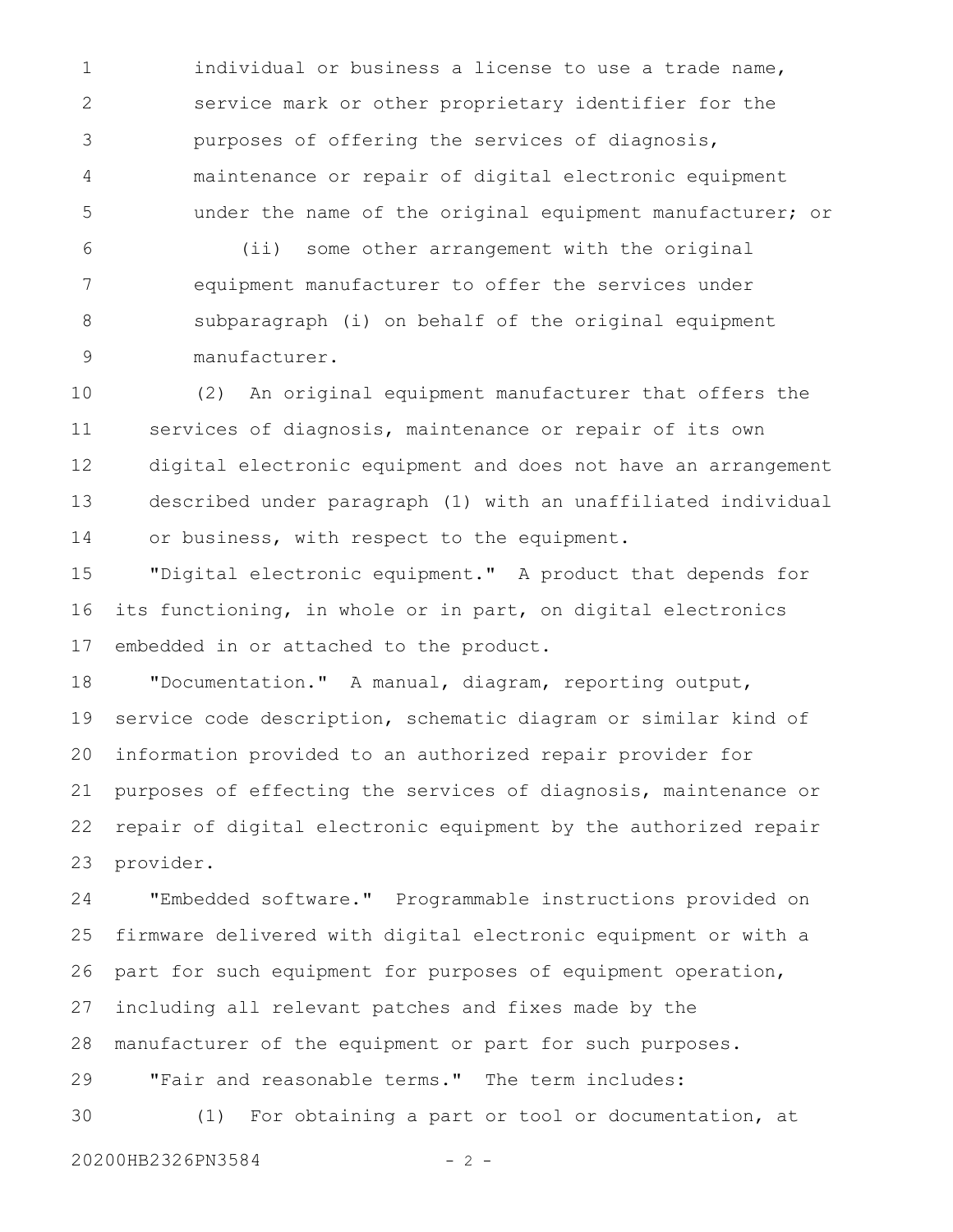costs and terms, including convenience of delivery, and including rights of use, equivalent to the most favorable costs and terms offered by the original equipment manufacturer to an authorized repair provider, using the net costs that would be incurred by the authorized repair provider in obtaining an equivalent part or tool or documentation from the original equipment manufacturer, accounting for any discounts, rebates or other incentive programs in arriving at the actual net costs. 1 2 3 4 5 6 7 8 9

(2) In addition to the requirements under paragraph (1), for documentation, including any relevant updates, at no charge, except that, when the documentation is requested in physical printed form, a charge may be included for the reasonable actual costs of preparing and sending the copy. "Firmware." A software program or set of instructions programmed on digital electronic equipment or on a part for such equipment to allow the equipment or part to communicate with other computer hardware. 10 11 12 13 14 15 16 17 18

"Independent repair provider." As follows: 19

(1) The term includes an individual or business that: (i) operates in this Commonwealth; (ii) does not have an arrangement described in the definition of "authorized repair provider" with an original equipment manufacturer; (iii) is not affiliated with any individual or business that has such an arrangement; and (iv) is engaged in the services of diagnosis, maintenance or repair of digital electronic equipment. (2) An original equipment manufacturer or, with respect to that original equipment manufacturer, an individual or 20 21 22 23 24 25 26 27 28 29 30

20200HB2326PN3584 - 3 -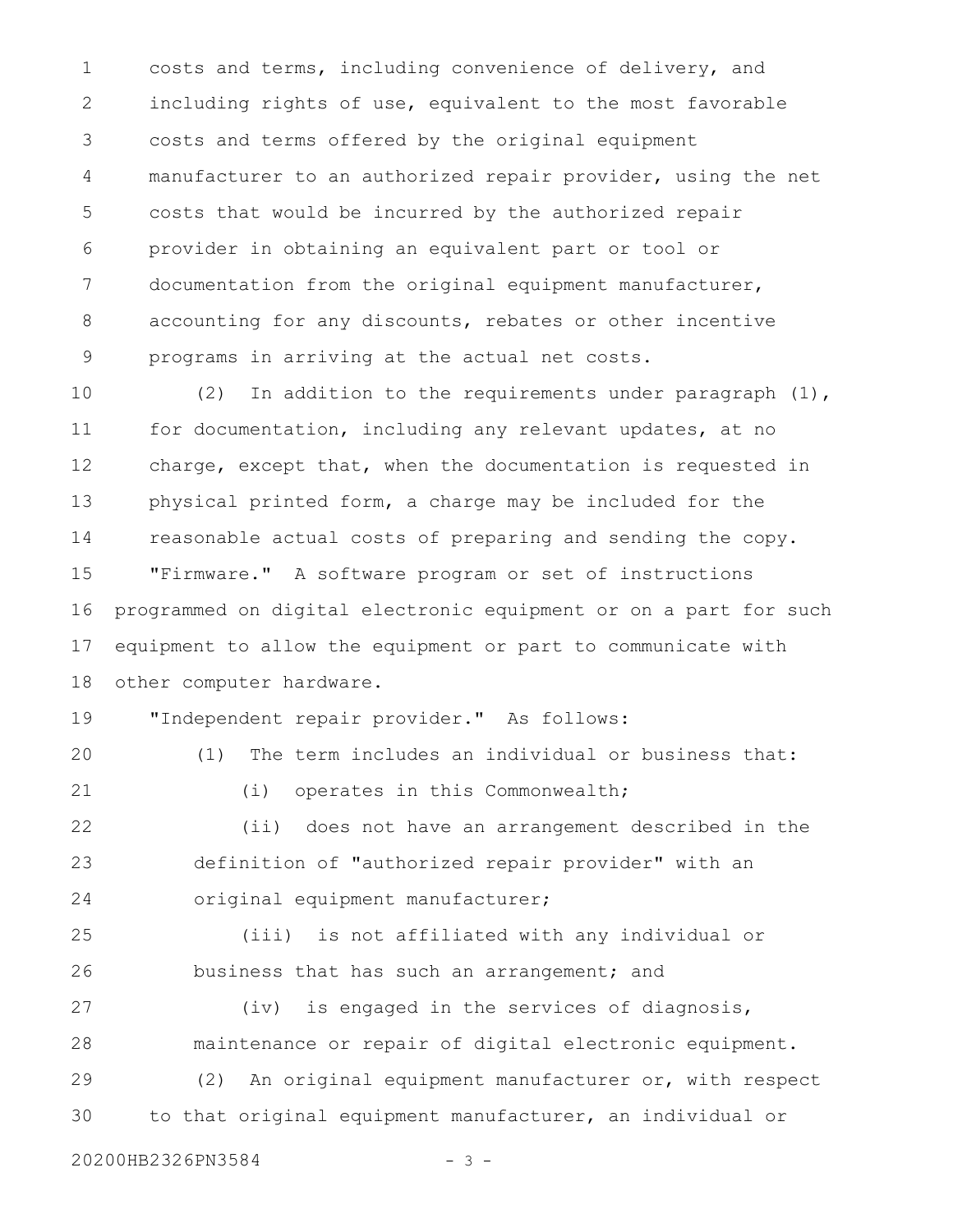business that has an arrangement as described in the definition of "authorized repair provider" with the original equipment manufacturer, or is affiliated with an individual or business that has such an arrangement as described in the definition of "authorized repair provider" with that original equipment manufacturer, shall be considered an independent repair provider for purposes of those instances in which it engages in the services of diagnosis, maintenance or repair of digital electronic equipment not manufactured by or sold under the name of that original equipment manufacturer. "Manufacturer of motor vehicle equipment." A business engaged in the business of manufacturing or supplying components used in the manufacture, maintenance or repair of a motor vehicle. 1 2 3 4 5 6 7 8 9 10 11 12 13 14

"Motor vehicle." A vehicle designed for transporting persons or property on a street or highway and certified by the manufacturer under all applicable Federal safety and emissions standards and requirements for distribution and sale in the United States. The term does not include: 15 16 17 18 19

20

(1) a motorcycle; or

(2) a recreational vehicle or an auto home equipped for habitation. 21 22

"Motor vehicle dealer." An individual or business that in the ordinary course of business is engaged in the business of selling or leasing new motor vehicles to an individual or business under a franchise agreement, has obtained a license from the Commonwealth and is engaged in the services of diagnosis, maintenance or repair of motor vehicles or motor vehicle engines under the franchise agreement. 23 24 25 26 27 28 29

"Motor vehicle manufacturer." A business engaged in the 20200HB2326PN3584 - 4 -30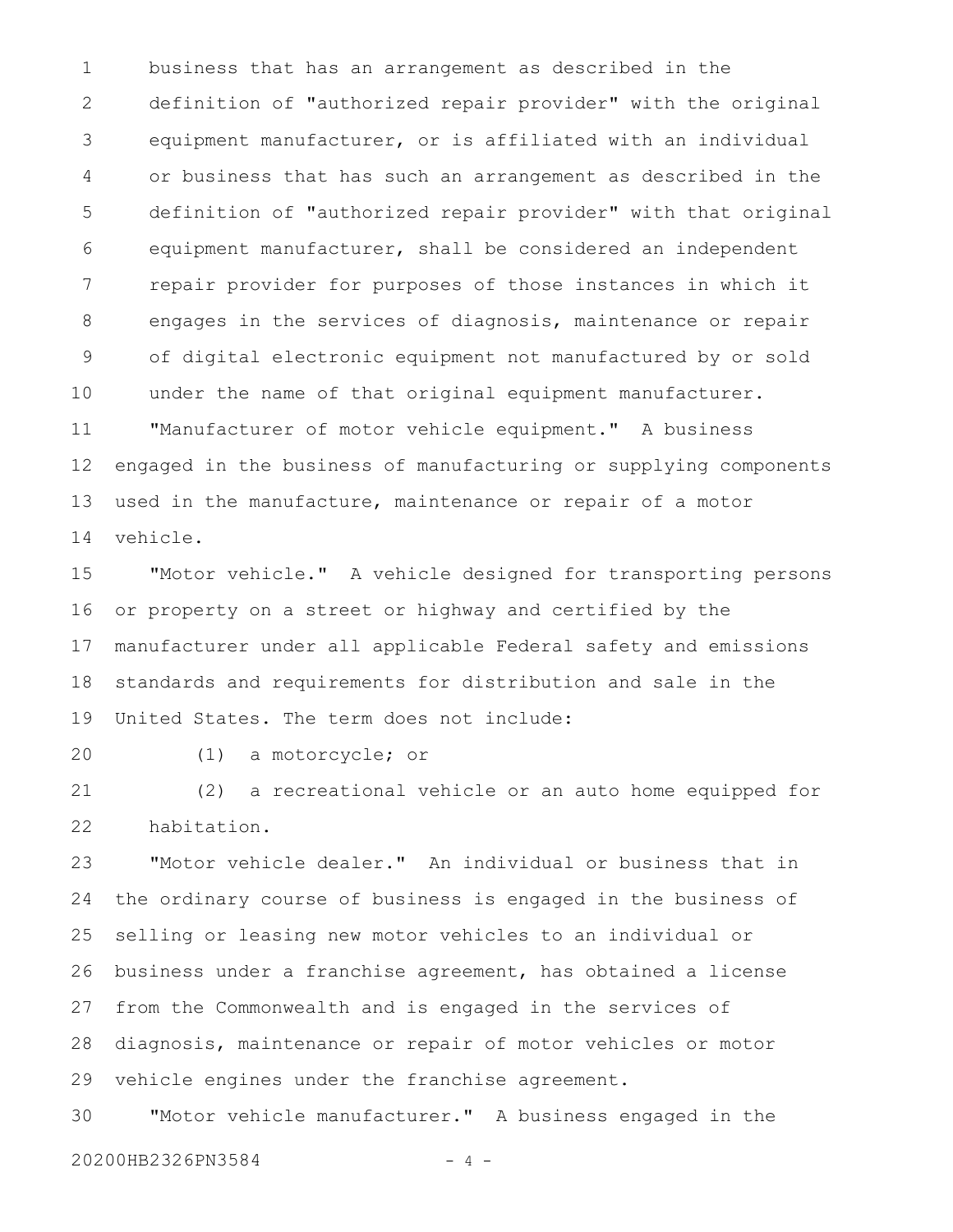business of manufacturing or assembling new motor vehicles. 1

"Original equipment manufacturer." A business engaged in the business of selling or leasing new digital electronic equipment manufactured by or on behalf of itself to an individual or business. 2 3 4 5

"Owner." An individual or business that owns or leases digital electronic equipment purchased or used in this Commonwealth. 6 7 8

"Part." A replacement part, either new or used, made available by an original equipment manufacturer for purposes of effecting the services of maintenance or repair of digital electronic equipment manufactured or sold by the original equipment manufacturer. 9 10 11 12 13

"Trade secret." The term has the meaning given in section 102 of the act of February 14, 2008 (P.L.6, No.3), known as the Right-to-Know Law. 14 15 16

Section 3. Duties of original equipment manufacturers. 17

(a) Digital electronic equipment being diagnosed, maintained or repaired.-- 18 19

(1) For digital electronic equipment, and parts for digital electronic equipment, sold or used in this Commonwealth, an original equipment manufacturer shall make available, for the purposes of diagnosis, maintenance or repair to an independent repair provider or to the owner of digital electronic equipment manufactured by or on behalf of or sold by the original equipment manufacturer on fair and reasonable terms, any documentation, part or tool, including any update to information or embedded software. 20 21 22 23 24 25 26 27 28

(2) Nothing in this section may be construed to require an original equipment manufacturer to make available a part 29 30

20200HB2326PN3584 - 5 -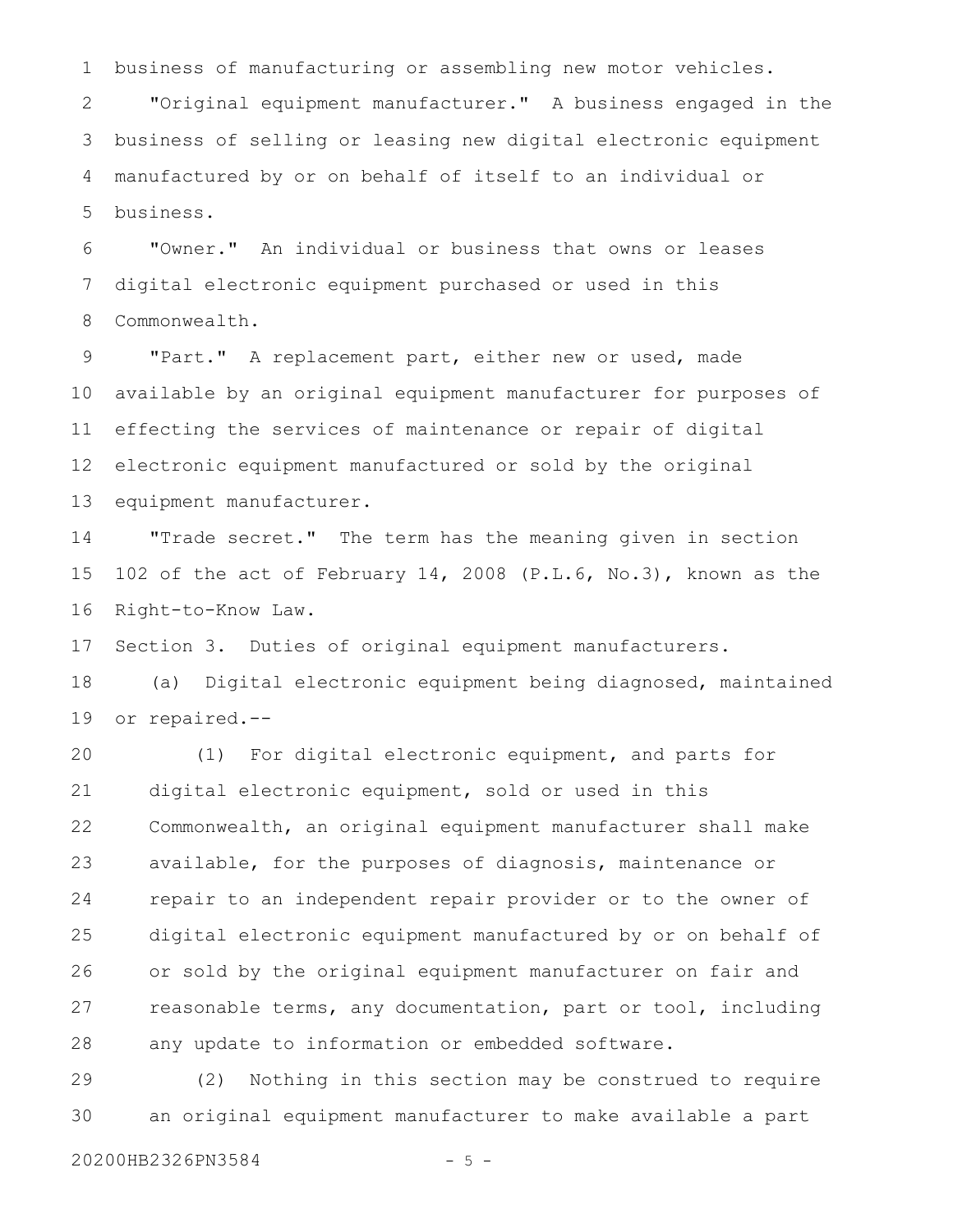if the part is no longer available to the original equipment manufacturer. 1 2

(b) Digital electronic equipment with electronic security locks.-- 3 4

(1) For equipment that contains an electronic security lock or other security-related function, the original equipment manufacturer shall make available to the owner and to an independent repair provider, on fair and reasonable terms, any special documentation, tool or part needed to reset the lock or function when disabled in the course of diagnosis, maintenance or repair of the digital electronic equipment. 5 6 7 8 9 10 11 12

(2) The documentation, tool or part may be made available through an appropriate secure release system. Section 4. Enforcement by Attorney General. 13 14 15

A violation of a provision of this act is an unlawful practice under the act of December 17, 1968 (P.L.1224, No.387), known as the Unfair Trade Practices and Consumer Protection Law. All remedies, penalties and authority granted to the Attorney General by that act shall be available to the Attorney General for the enforcement of this act. 16 17 18 19 20 21

Section 5. Construction. 22

Nothing in this act may be construed to: 23

(1) Require an original equipment manufacturer to divulge a trade secret to an owner or an independent repair provider, except as necessary to provide any documentation, part or tool on fair and reasonable terms. 24 25 26 27

(2) Alter the terms of an arrangement described in the definition of "authorized repair provider" in section 2 in force between an authorized repair provider and an original 28 29 30

20200HB2326PN3584 - 6 -